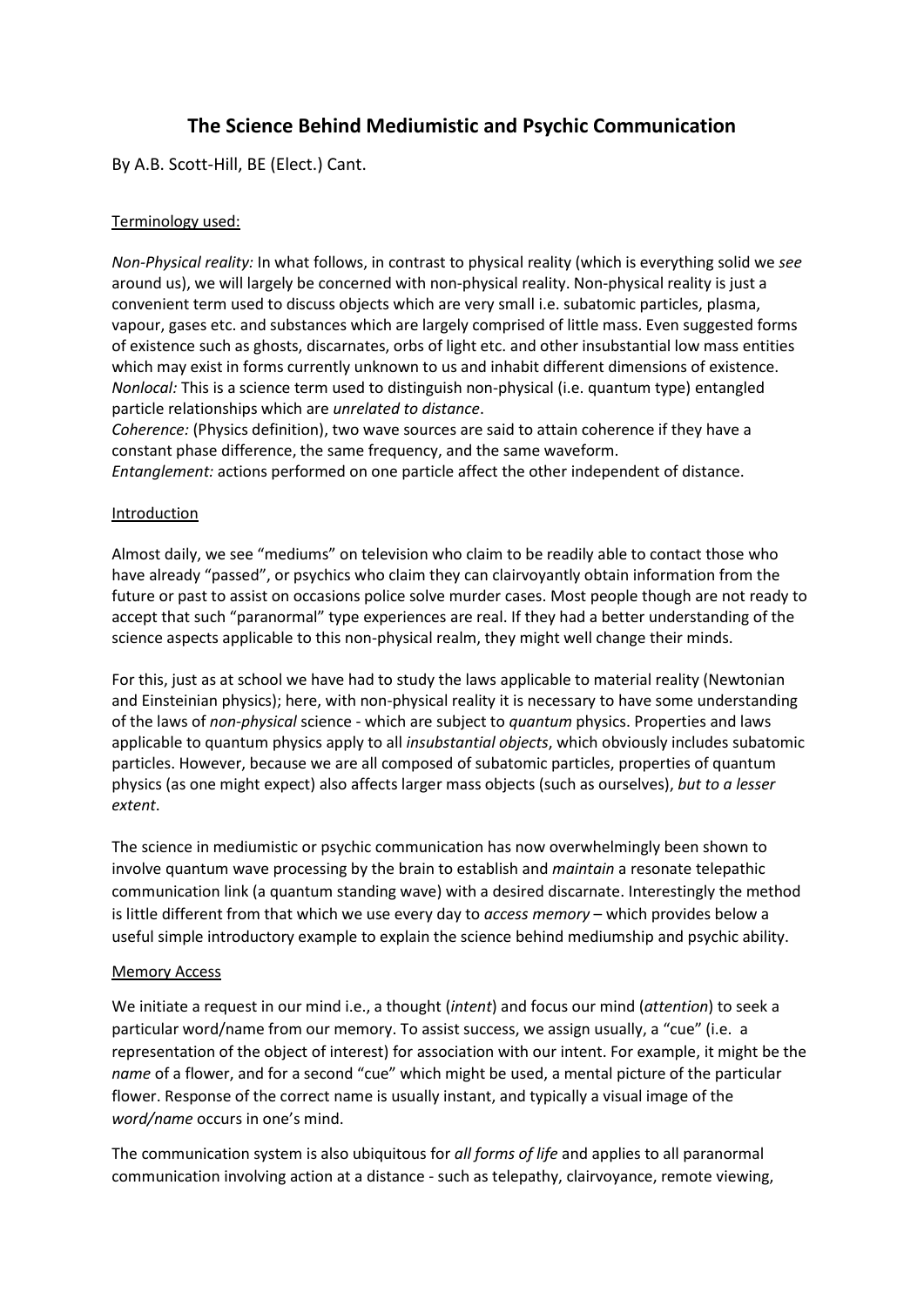dowsing, etc. Even subconscious interrelationship with one's environment to allow epigenic DNA adaptions in cases of possible changes over large time scales).

## Mediumistic Access

In the case of a medium seeking a telepathic link with a discarnate, the only difference is that (logically) the likely "cue's" the medium might use, is to hold some trinket associated with the discarnate while on earth e.g. a necklace, watch, photograph etc., while thinking constantly of the name of the person and/or former appearance while on earth. Response from the discarnate is usually (as with the example above of accessing memories) - via images of words, or images themselves, or may even involve the sense of a whisper in one's ear providing information.

The communication system involved was discovered by a German Walter Schempp in 1992, where having worked out the mathematics, proved its viability and relevance by using his theory to provide a breakthrough - a modification and upgrading brilliantly of a basic black and white fMRI medical imaging system (resulting by an accidental discovery at that time), to provide a full 3D colour and sharp resolution image. The communication system he discovered is known by the rather daunting name of a phase-conjugate-adaptive-resonance system (PCAR)). For a full description of the system and multiple applications see, (Scott-Hill, 55-80), also,

# <http://journalofcosmology.com/Consciousness149.html> (Scroll down to see article)

A brief summary of how the system operates for mediumistic communication, is as follows:

Normally, using electromagnetic waves in space to carry information e.g. a TV programme, information has to be inserted into the waves by modulation from an exterior source. However, with quantum communication, information transfer between the medium and discarnate, is achieved due to natural intermingling of the quantum waves involved, with the brain acting as a massively parallel frequency analyser. Ongoing information, contained within the amplitude, frequencies (e.g. wavelengths) and in the phase relationships of all the waves is then transferred to the recipient reciprocally and automatically once a resonant standing wave loop between sender and recipient is formed. Every single thing in the universe has its own resonance; every human being has its own quantum vibration. Everything and every exchange of information (which includes thoughts) occurs when its emanating quantum waves are in phase (they are then said to attain coherence). The standing wave maintains a desired telepathic conversation for as long as desired and is amazingly robust (i.e. stable over long periods).

There is evidence to suggest that all life forms, even plants, universally use this same quantum communication system, for external communication (telepathy), cell speciation, growth, transfer of instincts/habits and environmental adaption (epigenics).

The PCAR bio-communication system requires a surrounding medium in which to travel. Physicists for many years have been aware that even in a vacuum there is a ceaseless form of energy still present around us all, an ocean of *subatomic virtual particles* that represents the ground (i.e. zero energy) state of all matter. Subatomic particles (mainly protons) appear in the field seemingly out of nowhere, combining, interacting and annihilating each other in an instant. (Even though the field is radiating energy in the light spectrum, we don't see it as such, as it is outside our vision capability.) The discovery of the field in 1926 was regarded then, as of not much interest and thought simply the base energy state of the universe at a temperature of absolute zero. Due to the discovery of the PCAR bio- communication system in 1992, It is now regarded very differently and since the field comprises solely subatomic particles, it is now recognised as being the largest quantum field in the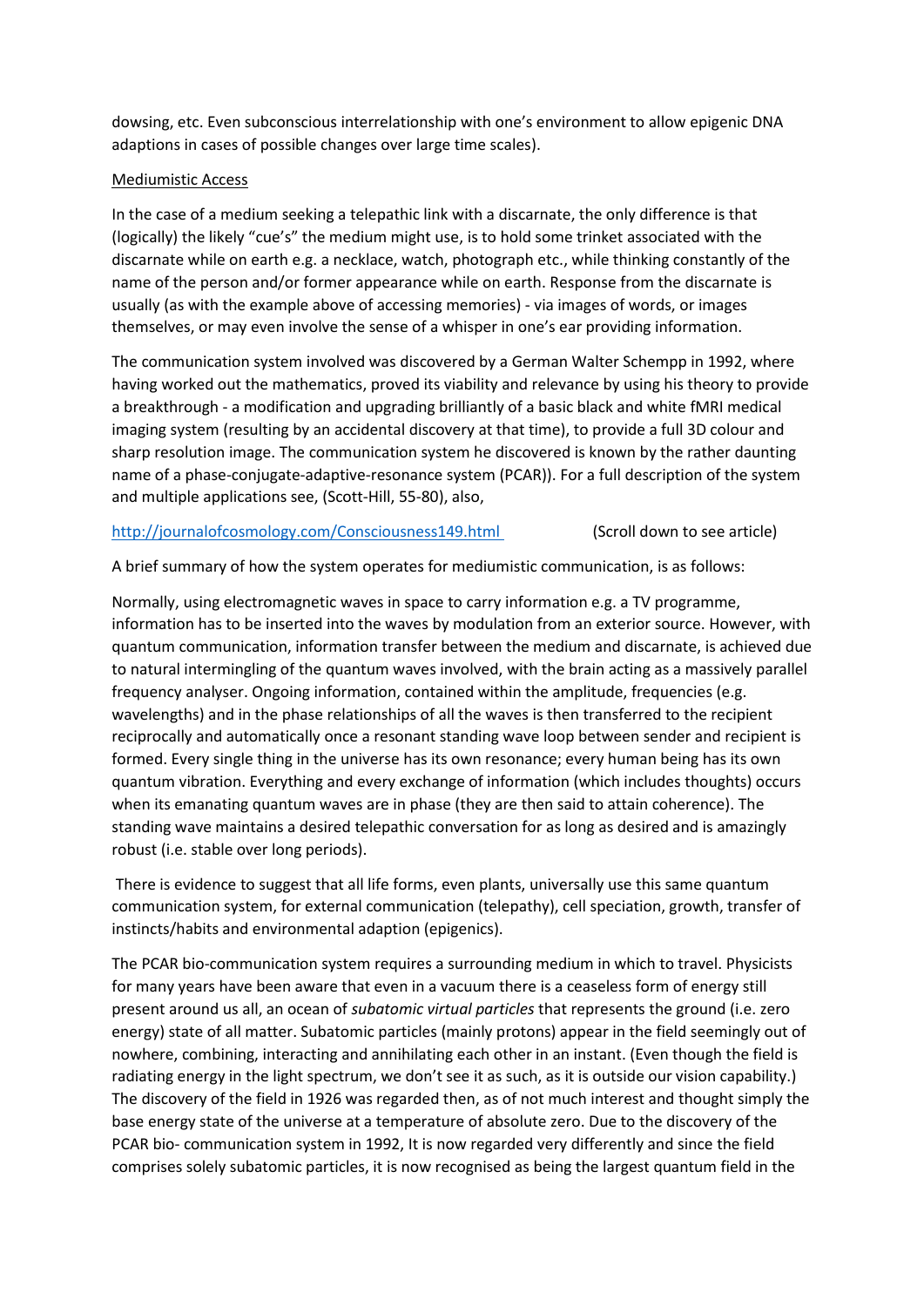Universe. Obviously, also as the elusive field and medium necessary for operation of the PCAR system, since it envelops and surrounds *everything* in the Universe. The fact that the field is quantum, also means that not only does it have the capability to exchange information via correlated quantum wave PCAR interactions, but since it is holographic, distance becomes irrelevant: therefore, information and transmission time is instantaneous. (Note: this does not violate Einstein's light *speed* limitation, as only transfer of *information* is involved, not physical entities).

Other interesting facets of the system are:

- The return signal loop resonating system is somewhat similar to the very much *simpler* nonquantum and physical sonar information retrieval system of bats, dolphins, and whales who use sound to send out signals and receive reflections back to locate targets.
- While electromagnetic waves have to be propagated by providing considerable external energy to reach any usable distance (e.g. radio and TV signals), the PCAR quantum system requires none, has no distance limitations whatsoever, never attenuates and any possible energy requirements are thought to be self-sustaining and derived inherently from the zeropoint field.
- It is important to note that scientists rightly demand (wherever possible), that *independent replicated experiments* must be used for scientific acceptance of a new discovery. However, in the case of Walter Schempp, he first determined the mathematics of the PCAR system, then used this to upgrade and maximise the capability of the earlier black and white fMRI image scanning machine (including conversion to 3D and colour) forever. Which demonstrates his complete understanding of the underlining science, and with his fMRI upgrade attained the almost unobtainable in science, *beyond* any *science validation requirement* whatsoever - namely his theory could be said to have "proof", since he first derived the mathematics and later vindicated thisby brilliantly applying it, to maximising the capabilities of the fMRI system - (in a sense) as a bonus for mankind.
- The zero-point field obviously has the incredible memory capability claimed by Lynne Mc Taggard who wrote a whole book based on it called "*The Field*", of providing - in her words, a "record of all that ever was ". We therefore have a likely storage library and source for the memory of all life forms, and a possible facility whereby all memory could not only be stored during one's lifetime in the zero-point field, but also during the lifetimes of reincarnation selves for at least the life of the universe.

We might well question why we are not all without exception *expert mediums and psychics* - since we use the same PCAR communication system constantly and reliably instantly and daily for *memory access* and retrieval.

Surprisingly considerable research on this question indicates that most of us *are* likely expert! At least until we are between 3 and 5 years old, after which capabilities at birth usually disappear due to the following reasons as quoted here (taken from the Dr Mitchell/Staretz website article referred to above).

"*There is considerable evidence to suggest that the brain/mind has these above [mediumistic] capabilities at birth. The development of [speech]/language, suppression of these capabilities by cultural conditioning [mainly parental scepticism] and subsequent lack of practice, all contribute to the atrophy of natural ability of conscious, intuitive perceptions."*

Note: Even telepathy initiated by one person to another by just thinking of the person's name, can be routinely and instantly detected by monitoring for a recipient's abrupt rise in blood pressure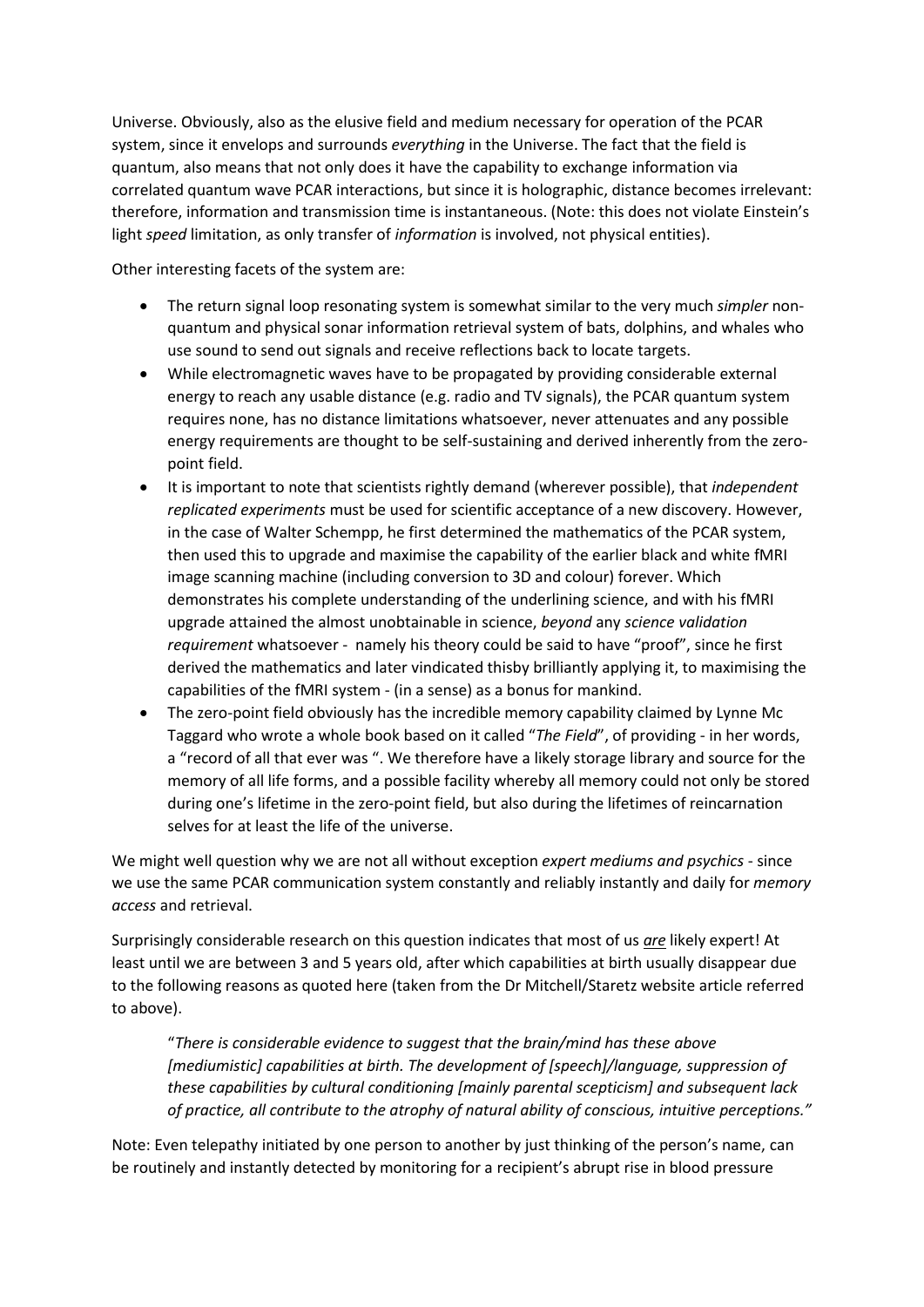using a sphygmomanometer. But for most humans they are completely unaware of it and only likely to react to a crisis situation, particularly mother/child cases (perhaps due to prior strong quantum entanglement attained in the womb). (Scott-Hill, 161)

Sadly, it seems that our subconscious choice as a species long ago to favour speech/language, rather than telepathy and to have attained with it unarguably the greatest speech capability on earth, was a bad choice - as evidenced by famous biologist Sheldrake, who found that even dogs use *telepathy continuously* and *usefully*. As he was able to show experimentally and conclusively that they could detect the exact point at which their 'owners decide to come home' and even wrote a whole book about it (with a similar title), *"Dogs that Know When their Owners are Coming Home"*. Separately, philodendron type plants, specifically, a *Dracaena massangeana* - as shown by multiple experiments by Cleve Backster in the 1960's (an FBI polygraph equipment expert), was able to demonstrate that surprisingly it had a similar strong telepathic capability, in that he found that it reacted strongly not only when just mental threats were made by him to mentally damage it, but was able to perform successfully the same telepathic test as Sheldrake later used on his *Dracaena massangeana* plant, when he, Backster decided to return home from some 15 miles away. (Scott-Hill, 80)

In case readers might feel Backster's experiments unbelievable, replication is readily attained and even shown on a YouTube video. See:<https://www.youtube.com/watch?v=fStmk7e9lJo>

Later, Backster and other researchers found cracking a single egg could be detected instantly by another, independent of distance.

#### **Comment**

It is disturbing to accept from the above that even plants universally, and dogs (and no doubt other lifeforms) exhibit a greater telepathic capability than seemingly even talented human professional medium/psychics. Therefore, our subconscious preference long ago for speech/ language development, followed by attained proficiency with speech at an early age, must have been a particularly strong cause to deprive us all as a species from enjoying a strong telepathic capability today. Those particularly talented as mediums/psychics, all seem to acknowledge that all of us have the same capability as they do, but claim we just need to learn how to use that facility.

Given this, can we not imagine what a wonderful world that surely awaits us if we could telepathically interconnect freely with each other and other lifeforms in the future - without at all the need for using professional mediums or using speech. We would not only be capable of instant telepathic communication amongst each other regardless of distance, as well as with all animals and plants, but also with our relatives and friends *who have passed over*. Even possibly alien races, which could well lead to *enhanced and accelerated knowledge* for all mankind - simply by just learning how to efficiently use the PCAR communication system by training regularly using professional mediums for psychic/ mediumistic development. Analogous perhaps to people going daily to gyms for fitness today. Instead this would be training for personal *psychic fitness*.

All this might be further facilitated by research and funding into scientific methodologies which might help enhance psychic *proficiency*, such as Robert Monroe's success using his hemi-sync process of balancing brain hemispheres plus use of existing psychic training schools, liaison with existing research institutions in this area e.g. the Windbridge Institute etc. Teaching Guides to mediumship are freely available on the Internet. Meditation tuition and proficiency is also suggested by most mediums to assist capability. Books and guides for these are also readily available on the Internet.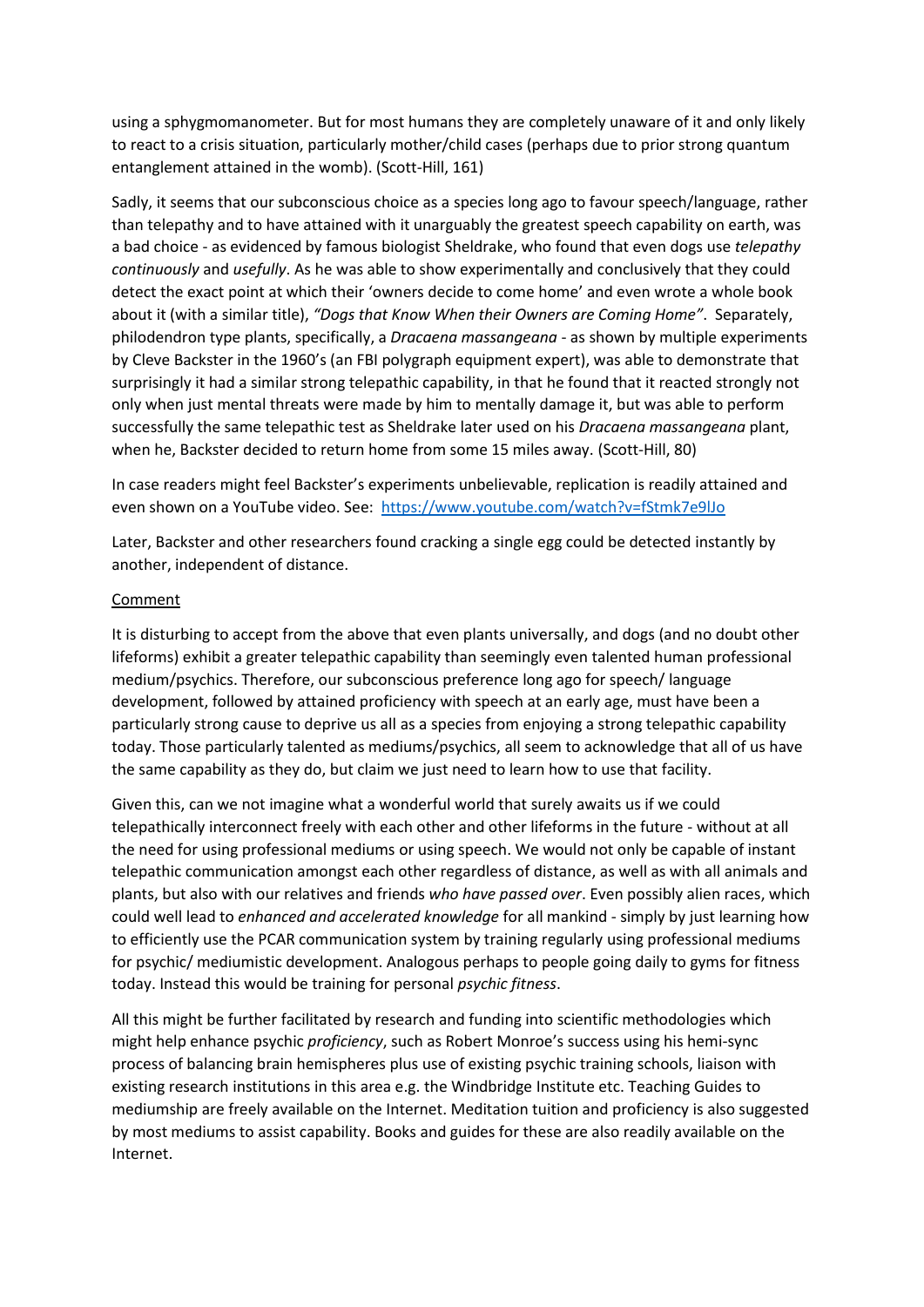Ironically and frustratingly, in my opinion the *major impediment* over the years appears to be an obdurate resistant *belief system amongst most of us, to even believe* fully in the reality of mediumship and the paranormal. After all, if one doesn't believe they have ability in something (e.g. say) snowboarding: disbelief and negativity will always validate completely one's lack of conviction. Surely, if animals and plants can be shown experimentally (as above) to exhibit a strong telepathic ability, it could be argued, if they can (and mediums/psychics), why not yourself? Other capabilities such as healing might also be within one's grasp - if one only tries.

There is evidence in both the Bible and recent mediumistic sourced literature, that it was never intended that mankind was to be limited in this way. Since this evidence may not appeal to some scientists, (who are often atheistic), it is contained in an Appendix to this article.

#### **APPENDIX**

The most convincing Biblical extract which suggests we all have an inherent strong medium/psychic capability is stated in John 14:12, which says, "Very truly I tell you, whoever believes in me will do the works I have been doing, and they will do even greater things than these, because I am going to the Father." Jesus's mention of "works" obviously refers to his miracles, healing etc. instead of the word miracles we would surely today refer to this, as mediumistic or psychic capabilities.

The following case is taken from a book called "Facts" written by Anthony Borgia (1896-1989) a medium who channelled a Catholic Priest, named Monsignor Robert Hugh Benson, whom he knew when young. He wrote 5 books and his books are considered exceptional, in terms of providing detailed descriptions of the afterlife. Also channelling a respected clergyman's account (the son of a former Archbishop of Canterbury, Edward White Benson) gives it greater interest than most other channelled works and perhaps greater authenticity. The extract while long (it has been reduced from the original), is felt justified as it gives a useful explanation to what seems an omission from the Bible and importantly supports the Biblical quotation above.

(The following extract, is a summation of page 27 taken from the Anthony Borgia Book, "Facts")

Prior to this extract in this book, the discarnate priest Robert Hugh Benson, as channelled by Borgia, was lamenting that the biblical passage "that the mourner shall be comforted", Matthew 5:4, made no sense, since the method how this could be attained was not recorded in the Bible. He said, because of such omissions that, "they" [readers], "have not the faintest notion what the words mean, or understanding, in anyway." Borgia continues as follows giving the real meaning of those words, "It was not intended that an impregnable barrier of silence should be erected between the people who have passed into the spirit world and the people who are still upon earth. The means have always existed whereby a natural and normal and happy intercourse between the two worlds should forever be enjoyed by the inhabitants of both worlds."

"Jesus observed this natural state of things about him, His teaching upon this particular occasion, among many of a similar description, provided the one satisfactory answer to that particular problem of human suffering and sadness. He was not content with merely making the plain statement that the 'mourner should be comforted', but he told his listeners how the mourner could find his comfort. And the means so readily at hand were not 'faith' or submission to the will of God, but the plain facts of communication between the two worlds and how it could be accomplished."

"Who was there better qualified to speak upon such a subject than was Jesus himself? No one, for he practiced exactly what he preached. His own psychic faculties had been developed during a long period of years under careful guidance from the spirit world. He was able to tell his hearers that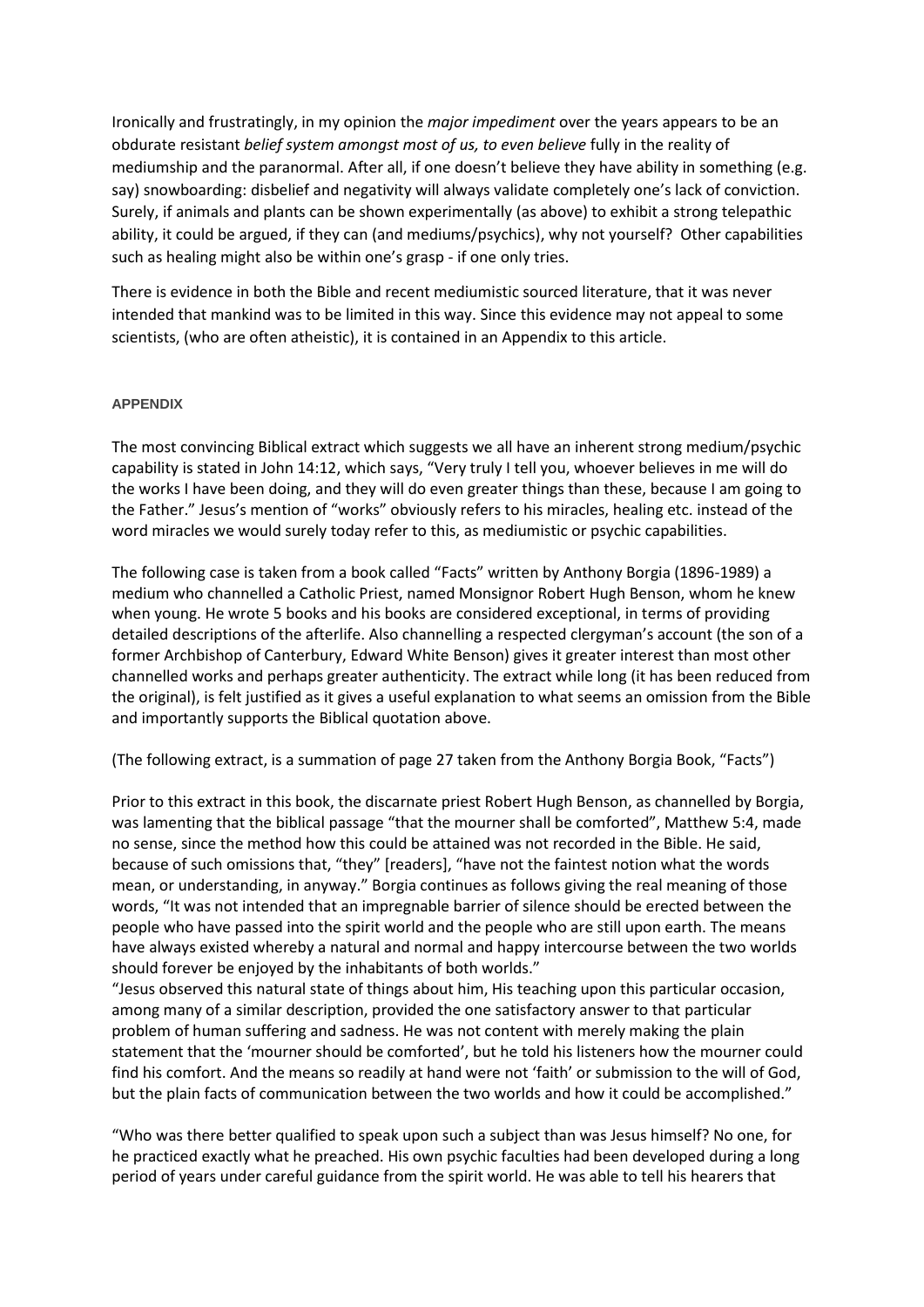death is not the overwhelming tragedy that the folk on earth have always thought it to be. The earth world was in full possession of innumerable blessings conferred upon it by the operation of natural laws. Those same laws are in existence and in operation today. But they are brought into force not by the exponents of Orthodoxy, as they should be, but by the comparative few who are outside the realms of orthodox beliefs [i.e. mediums] …"

"The book [the Bible] that should be giving earthly religious teachers the vital truth concerning one's life upon earth and the nature of things that one can expect after earthly life is ended, that book has been made a battleground for religious contentions, with the consequent founding of hundreds of different religious denominations in disagreement with one another, some of them claiming that Jesus was very God Himself, others denying it. Had these same Scriptures not been grossly tampered with, the full truth would have been there for all to see. But with the truth to be seen by the full light of day, it would have pronounced the doom of Orthodoxy, as it was later to be known. Where would be the authority of any Church not founded and fashioned upon the truth, when the individual was able to provide for himself and through his own psychic powers all that was necessary for his spiritual life on earth, and for his safe conduct into the spirit world - unassisted by any obscure beliefs, by any elaborate religious performances, and entirely free from fear?"

"By the practice of this simple 'religion' of communication with the spirit world [i.e. mediumship], not only would the individual be the recipient of spiritual teachings to the betterment of the position which he would occupy immediately upon his transition, but throughout his life upon earth he would be able to converse easily and constantly with such of his friends and relatives who had passed into spirit lands before him."

"There would be no mourning, for the mourner would be truly comforted by the converse which he would be able to enjoy at all times with those who had 'predeceased' him. His friends in the spirit world would be able to tell him just how they were faring, just what had befallen them after the experience of 'dying,' even as I have been able to tell you, my good friend, of some of my experiences since I came to dwell in these lands [the afterlife]."

There are many other statements in channelled literature which suggest mankind was never meant to be divorced from knowledge regarding its origins, a mediumistic/psychic capability and even that such an ability is even intended to be enhanced (possibly within our lifetime) with greater ability than is evident today.

The first is towards the end of Dr Michael Newton's first book "Journey of Souls: Case Studies of Life Between Lives", where he indicates there a number of particularly advanced souls who have indicated in his regressions that there are changes intended:

"....to permit more information and understanding of who we are and why we are here". (Scott-Hill, 266)

An earlier indication of this was documented some 45 years ago by the medium Jane Roberts channelling the supposed multidimensional entity "Seth" in the book "The Seth Material" (Roberts, 272)

"You were to work out problems and challenges, but you were always to be aware of your own inner reality and your non-physical existence. To a large extent you have lost contact with this. You have focused so wrongly upon physical reality that it becomes the only reality that you know." Further mention is made in a relatively recent book (written in 2010) by Robert Schwartz. His book is entitled "Your Soul's Plan: Discovering the Real Meaning of the Life You Planned Before You Were Born".